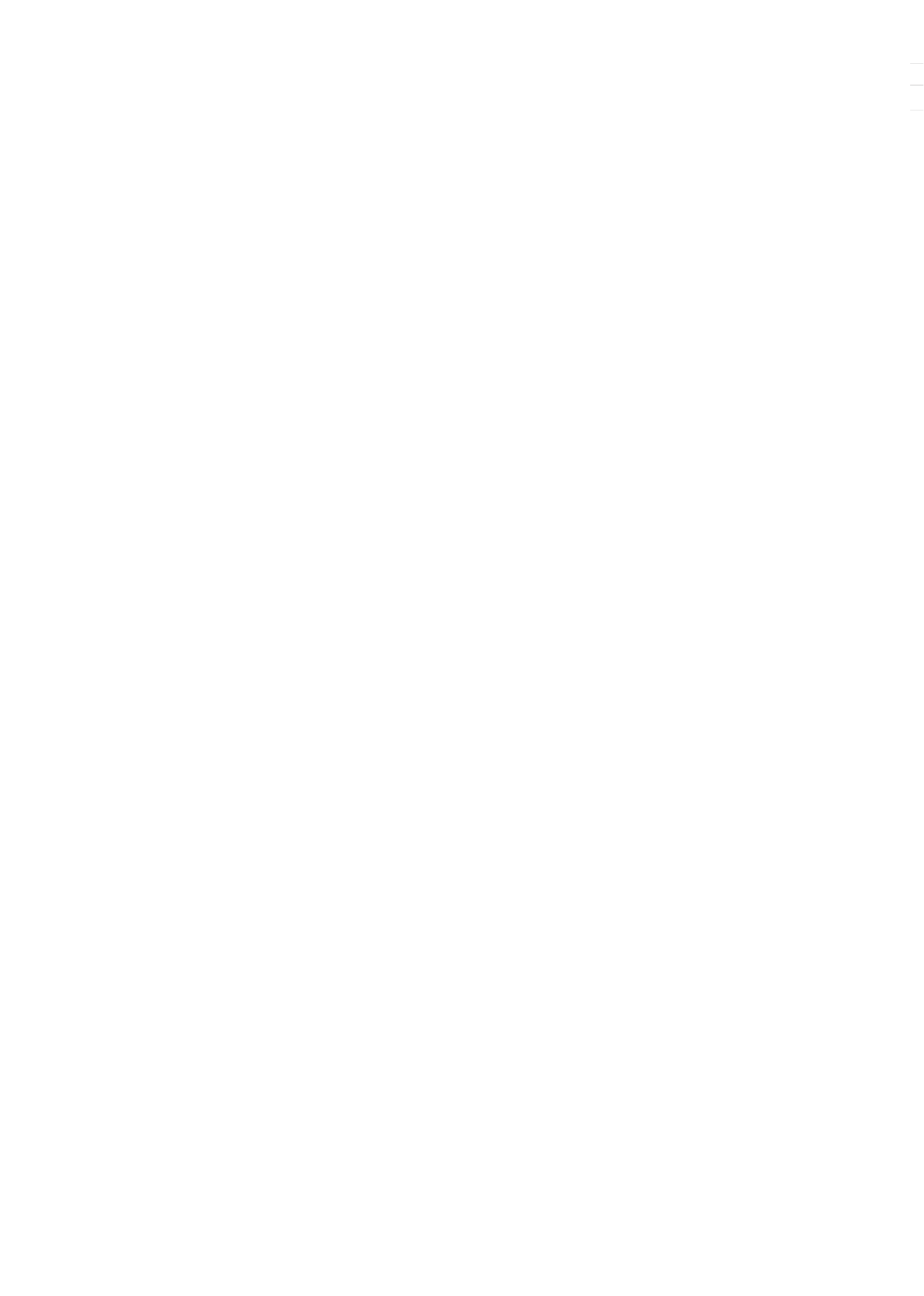| <b>Contents</b> |                                                                     |
|-----------------|---------------------------------------------------------------------|
|                 |                                                                     |
|                 |                                                                     |
|                 | 3. Ukraine's involvement in global and regional projects of the PRC |
|                 |                                                                     |

 $\mathcal{C}^{\mathcal{C}}$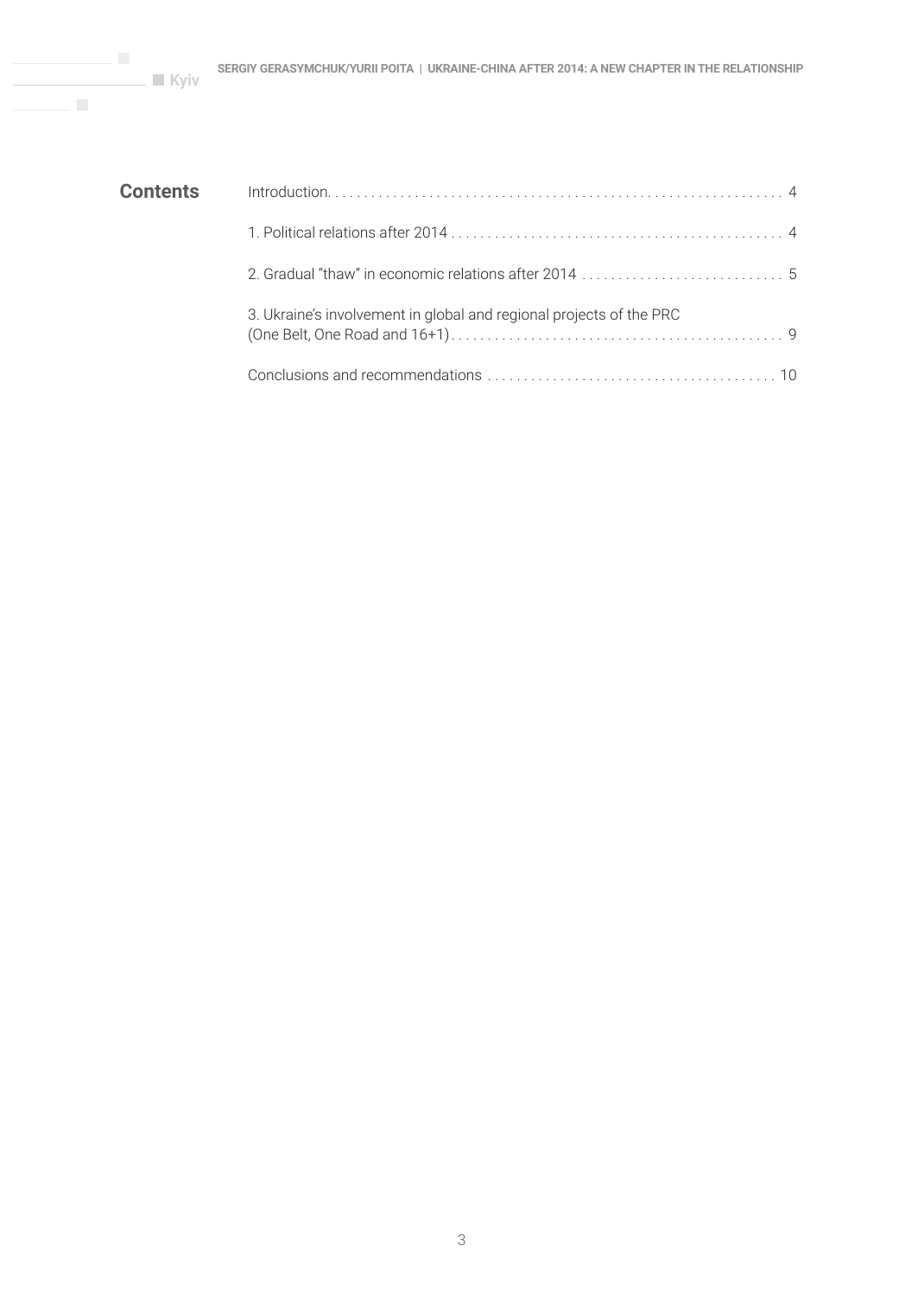# Introduction

 $\overline{\phantom{a}}$ 

In recent years, we have been witnessing significant changes in the foreign policy strategy of PRC, the interests of which are reaching far beyond the Asia-Pacific region. For instance, the One Belt, One Road global initiative encompasses more than 70 countries. Beijing is showing interest in Central Asia and Western Europe, the Balkan and Baltic states, it is intensifying its presence in Africa, South-Eastern Asia and Latin America, the country is set on exploring and managing the Artic<sup>1,2</sup>.

Europe is the priority interest for PRC. Sum total of Chinese investment into the countries of Europe over the past 10 years made up 272 billion euro<sup>3</sup> and cooperation encompasses a variety of areas – from infrastructure projects to trade, joint efforts in fight against terrorism and Islamic extremism as well as energy (including renewable energy sources), military industry and space, construction and chemical industry, food technology etc.

PRC has increasing interest in the countries of Central and Eastern Europe, which may be explained by the desire to strengthen the infrastructure potential of One Belt, One Road initiative as well as Eastern Partnership countries (for instance, Georgia is gradually turning into transitory hub for the Chinese products to Europe and back). Causing interest is also the 16+1 format, which unites China with 16 countries of the Central-Eastern Europe, Baltic and Balkan states.

Beijing is also paying its attention to Ukraine. In particular, in December 2017 China and Ukraine approved action plan which foresees attraction 7 billion dollars of Chinese investment to Ukraine, which may be perceived as a sign of trust China's trust, regardless of the specificity of political

and economic situation caused by Russian aggression.

In this respect, we have to agree with the Ukrainian diplomat and scholar Serhii Korsunskyi, Director of Hennadiy Udovenko Diplomatic Academy at the Ministry of Foreign Affairs of Ukraine, "We need to build multilateral diplomacy; we cannot focus on one direction only. The USA and the European Union are the key areas but we must work with China in such a way that they are interested in the swiftest resolution of our problems with Russia."4

Therefore, the aim of this research is to analyze the state and dynamics of political and economic relations between Ukraine and PRC, reveal promising directions of cooperation, suggest recommendations regarding the improvement of bilateral cooperation and the possibilities for Ukraine to participate in multilateral cooperation formats with China.

## 1. Political relations after 2014

2014 was marked by the beginning of a new stage in the relations between Ukraine and China. It is reasonable to assume that the Revolution of Dignity, the demise of Yanukovych regime and Russian aggression against Ukraine caused mixed feelings in China. The PRC is cautious about revolutionary events and is often seeing them as an instrument of external interference, which contradicts the founding principle of China's foreign policy – non-interference in internal affairs of other countries. Yet, coming from the same principle, Beijing also could not support the actions of Russia, which demonstrated open aggression and neglected the norms of international law and the principle of territorial integrity by annexing Crimea and starting war in the East of Ukraine.

At first, China adopted a wait-and-see approach and a cautious attempt of bilateral contact happened in October 2014 only, when Ukrainian Foreign Minister Pavlo Klimkin and his Chinese counterpart Wang Yi

<sup>1.</sup> http://sinologist.com.ua/odin-poyas-odin-shlyah-globalnij-geoekonomichnij-proekt-kitayu/

<sup>2.</sup> http://sinologist.com.ua/koshovyj-s-arktychnyj-kurs-kytayu-naukovyj-ta-praktychnyj-aspekt/

<sup>3.</sup> https://www.bloomberg.com/graphics/2018-china-business-in-europe/

<sup>4.</sup> https://www.radiosvoboda.org/a/28994309.html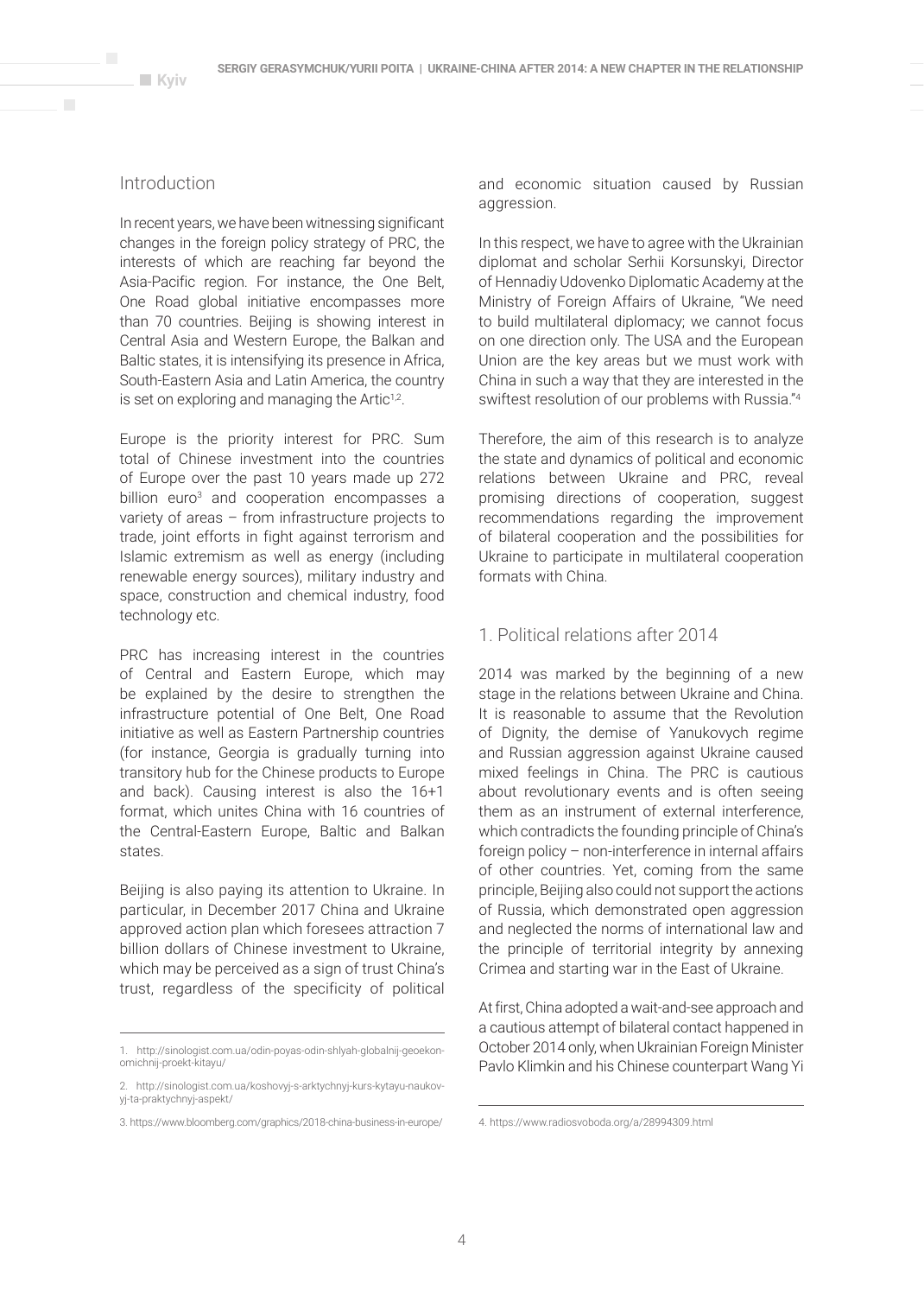met on the premises of ASEM summit (Asia-Europe Forum). Soon afterwards, a higher level meeting took place – in January 2015 Ukrainian President Petro Poroshenko and the Head of Government of PRC Li Keqiang had a meeting during World Economic Forum in Davos. As far as the meeting of two heads of state is concerned, Petro Poroshenko and Xi Jinping met only in April 2016 on the margins of Nuclear Security Forum in Washington.

**Kyiv** 

 $\mathbf{r}$ 

It appears that during those bilateral contacts the parties were studying each other, carefully assessing the prospects of cooperation and reliability of partner. Nevertheless, already in 2017 during bilateral meeting of heads of state on January 17, 2017, as part of World Economic Forum in Davos, the ice in bilateral relations broke. During the meeting, the parties showed interest in extending the dialogue on the highest level and making economic ties more profound. They also agreed to have the next meeting of Ukrainian-Chinese Intergovernmental Commission over the course of 2017 and Xi Jinping confirmed China's support for territorial integrity of Ukraine.<sup>5</sup>

In 2017, China put forward a number of initiatives as to specific steps for deepening bilateral cooperation. More specifically, Beijing is ready to consider creation of free-trade zone with Ukraine in case of receiving a respective proposal.<sup>6</sup> EBRD specialists believe that creation of a free-trade zone with China will be a beneficial step for Ukraine and will give an opportunity to export large volumes of Ukrainian products.<sup>7</sup> Besides, the Chinese party put forward a proposal for introduction of bilateral visa free regime with Ukraine<sup>8</sup> (however, as of mid-2018 Kyiv has not paid due attention to none of the respective proposals and no specific response with regards to them has been formulated).

In December 2017, a session of Inter-Governmental Commission took place in Kyiv under the chairmanship of Stepan Kubiv – First

Vice-Prime Minister of Ukraine, Minister of Economic Development and Trade of Ukraine and Ma Kai – Vice-Prime Minister of the State Council of the PRC. During the session the parties discussed further development of Ukrainian-Chinese relations, in particular in trade and economic cooperation, industry, energy and infrastructure and discussed implementation of joint projects. Mr. Ma Kai also held negotiations with the President Petro Poroshenko and Prime-Minister Volodymyr Hroysman<sup>9</sup>, and soon afterwards Volodymyr Hroysman announced that 2019 would be the "Year of China" in Ukraine.

Apart from political contacts, China is also demonstrating support for Ukraine by extending humanitarian and technical aid. Starting from 2014, 18 countries, including the PRC, participated in providing military (material, technical and humanitarian) aid to Ukraine. Among others, China provided equipment for ophthalmologic hospital in Ukraine for a sum of 3.4 million dollars<sup>10</sup>. As part of technical assistance project, State Emergency Service of Ukraine received engineering equipment and vehicles from the government of China for a sum total of more than 185 million UAH.11 The government of People's Republic of China also gave Ukraine 50 ambulance cars and China Meheco Co. installed and adjusted necessary equipment and conducted training sessions for experts.<sup>12</sup>

# 2. Gradual "thaw" in economic relations after 2014

Regarding the bilateral economic ties, starting from 2014 significant decrease in bilateral trade scope was being observed, and reached its minimum in 2015. Only in 2016 economic relations started intensifying which is proved by

<sup>5.</sup> http://www.niss.gov.ua/public/File/book\_2017/Poslanya\_druk\_fin.pdf

<sup>6.</sup> https://www.epravda.com.ua/news/2017/04/23/624165/

<sup>7.</sup> https://www.eurointegration.com.ua/news/2016/11/23/7057901/

<sup>8.</sup> https://delo.ua/econonomyandpoliticsinukraine/kitaj-gotov-predostavit-ukraincam-bezvizovyj-rezhim-posol-330310/

<sup>9.</sup> https://china.mfa.gov.ua/en/ukraine-cn/diplomacy

<sup>10.</sup> https://ua.censor.net.ua/news/397531/minoborony\_oprylyudnylo\_dani\_pro\_obsyagy\_dopomogy\_ukrayinskiyi\_armiyi\_vid\_krayinpartneriv\_u\_ liderah

<sup>11.</sup> http://tyzhden.ua/News/181115

<sup>12.</sup> https://hromadske.ua/posts/kytai-nadav-ukraini-50-avtomobiliv-shvydkoi-dopomohy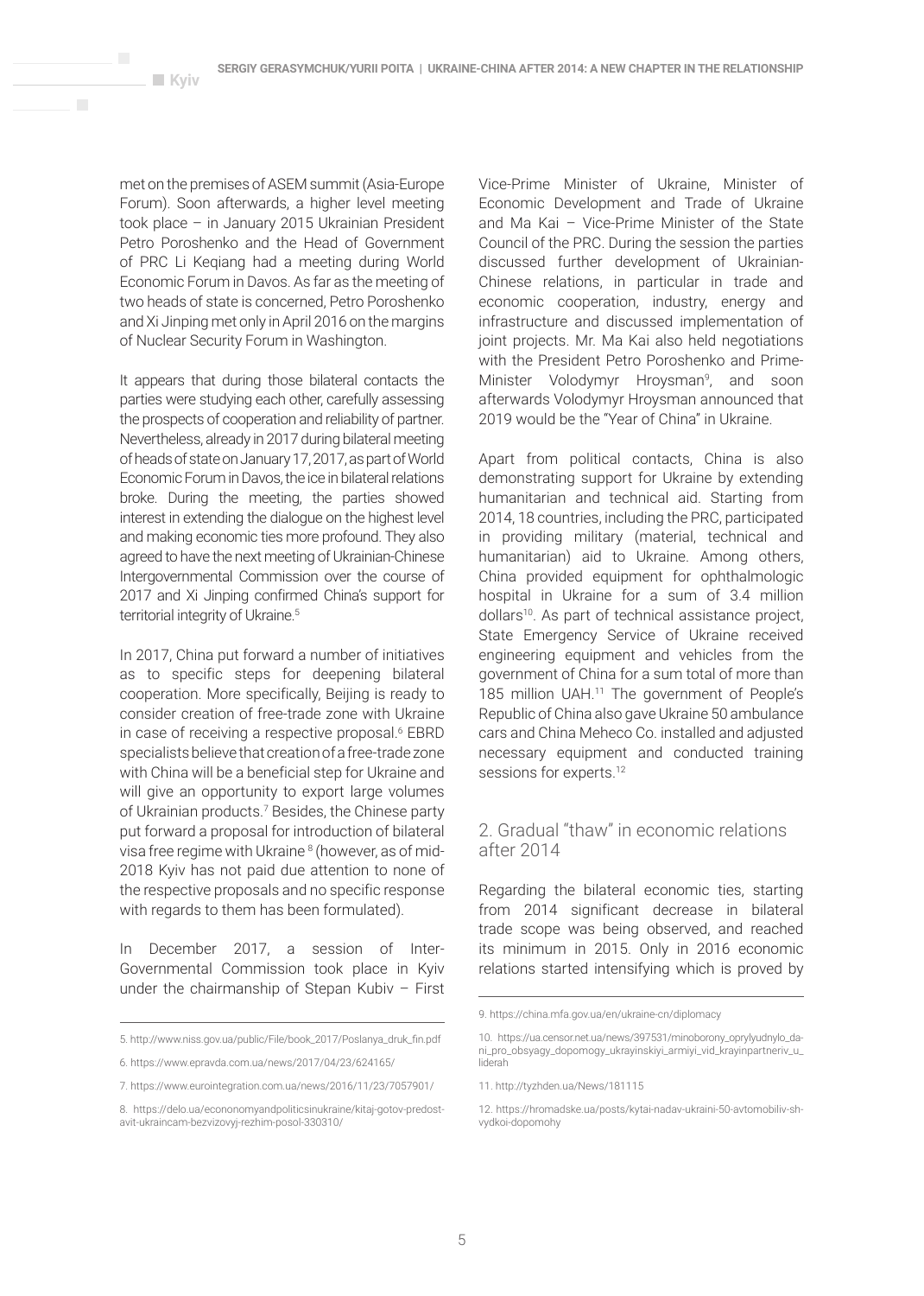$\overline{\phantom{a}}$ 

gradual increase of trade turnover. Among areas which demonstrate high cooperation dynamics is agriculture. Total trade turnover in agriculture has increased by 56% since 2014.13 In 2015 Ukraine became the main supplier of corn to China surpassing the USA.<sup>14</sup> Among the key players in the sector is Noble Agri, which is owned by the state COFCO (China National Cereals, Oils and Food Stuffs Corporation). The company owns sunflower seed processing facilities in Mariupol as well as a port terminal in Mykolayiv (Chinese State Corporation invested 75 million US dollars into project implementation. The construction lasted for 20 months – from August 2014 to April 2016<sup>15</sup>). Part of COFCO Agri Ukrainian group of companies is also Danube Shipping and Stevedoring Company.

On political level, China has demonstrated interest in investing into Ukraine as part of One Belt, One Road initiative. Among the areas that the Chinese side is seriously interested in is agriculture and energy sector, infrastructure projects, exportoriented processing facilities and energy machine engineering companies, power industry. In particular, in June 2018, CNNC (China National Nuclear Corporation) signed a Memorandum on Possibilities of International Cooperation with Enerhoatom on finishing construction of the third and fourth blocks of Khmelnytskyi power plant<sup>16</sup>. In this respect China is demonstrating readiness for competition with the American Westinghouse Electric Company and Russian TVEL. Before that, in December 2017, a Memorandum of Understanding was signed between State Energy on Energy Efficiency of Ukraine and National Energy Administration of China for cooperation in energy efficiency, renewable energy and alternative energy sources. Apart from that, Chinese CCEC state-owned company (China National Complete Engineering Corporation) and

private GCL company (Golden Concord Holdings Limited) signed a protocol on implementation of energy projects in Odesa, Mykolayiv and Kherson regions.

With respect to infrastructure, cooperation is expected between Ukravtodor and China Road and Bridge Corporation, which signed a memorandum on construction of Odesa-Mykolayiv concrete road<sup>17</sup>. Ukravtodor also signed a contract with the Chinese Xinjiang Communications Construction Group Co., Ltd on overhaul of specific sections of Stryi-Ternopil-Kropyvnytskyi-Znamyanka road and works on sections of Kyiv-Kharkiv-Dovzhanskyi road.18

Also, among the successful infrastructure projects it is worth mentioning completion of works on Pivdennyi port dredging<sup>19</sup>, conducted by China Harbor Engineering Company, which also embarked on dredging of Chornomorsk port<sup>20</sup>.

At the same time, we are still observing cautiousness of Chinese companies regarding investment into Ukrainian economy (according to the data of State Statistics Service of Ukraine, the share of China in total volume of direct foreign investment for 2010-2017 makes up only 0.05%). In this respect, it is worth remembering the words of Deputy Minister of Infrastructure of Ukraine on European Integration Viktor Dovhan during Ukrainian-Chinese Business Forum in July 2018 in the city of Kyiv, "In 2017 Chinese companies entered Ukrainian market and hopefully in 2018 we will welcome Chinese investment."

One of the priority areas which ensures the «strategic depth» of the bilateral relations is space as well as military and technical cooperation between our countries. Bearing in mind the

<sup>13.</sup> https://theconversation.com/will-chinese-investment-sacrifice-ukraines-dreams-of-democracy-to-economic-needs-61151

<sup>14.</sup> https://thediplomat.com/2016/03/why-china-is-interested-in-ukraine/

<sup>15.</sup> https://mtu.gov.ua/news/26913.html

<sup>16.</sup> https://www.facebook.com/DombrovskijOleksandr/posts/1833393 283364125

<sup>17.</sup> https://ua.censor.net.ua/news/446924/kytayiska\_kompaniya\_buduvatyme\_betonnu\_avtodorogu\_odesa\_mykolayiv

<sup>18.</sup> https://ua.korrespondent.net/business/companies/3944432-kytaiska-kompaniia-vyrishyla-pobuduvaty-v-ukraini-dorohu

<sup>19.</sup> http://www.atlanticcouncil.org/blogs/ukrainealert/with-russia-on-thesidelines-china-moves-aggressively-into-ukraine

<sup>20.</sup> https://economics.unian.ua/transport/10218185-kitayska-kompaniya-pochala-dnopogliblennya-v-portu-chornomorsk.html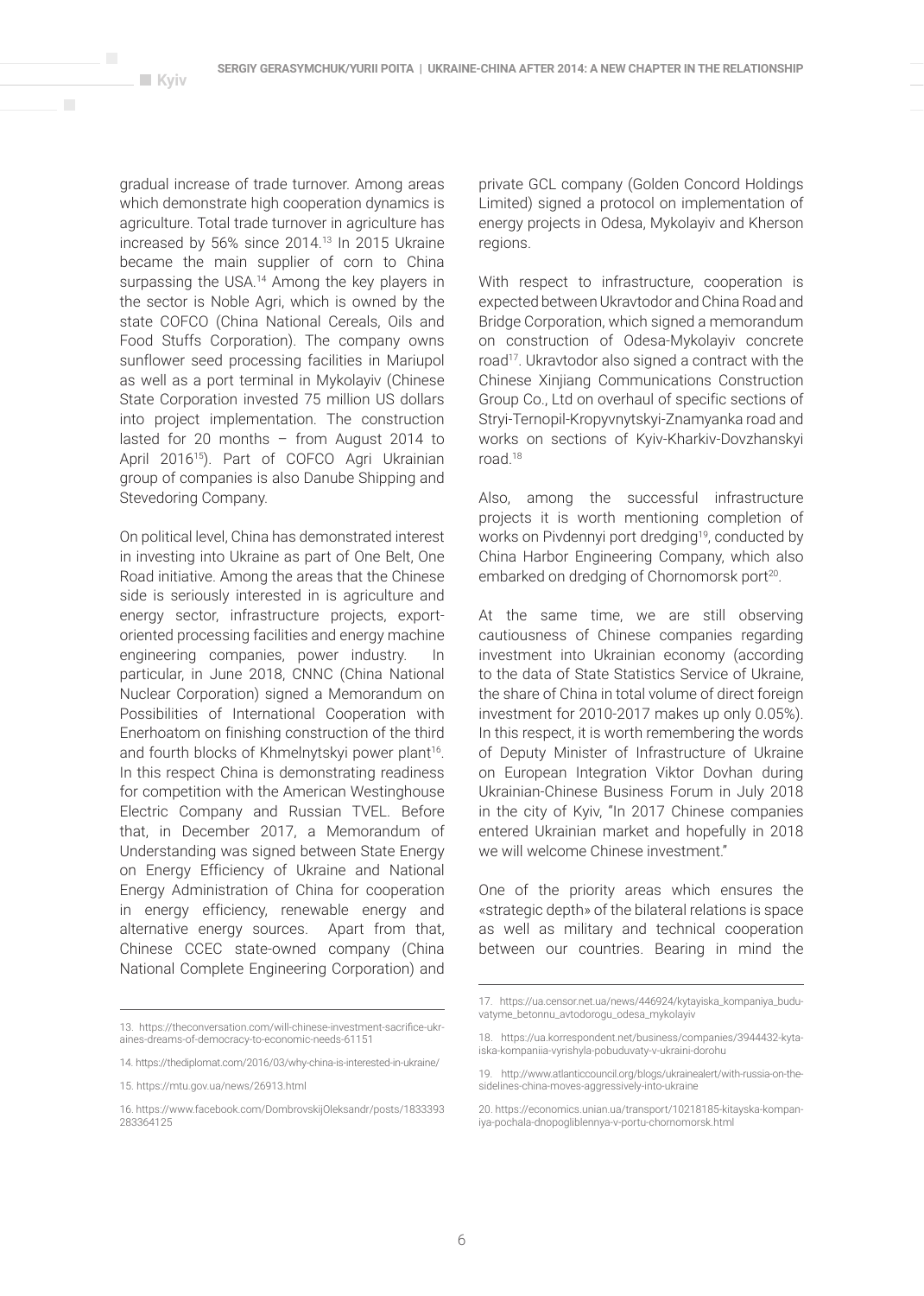ambitious plans that the PRC has regarding implementation of its own space program<sup>21</sup> and military reform of People's Liberation Army of China, Ukraine remains a promising and interesting partner in the sphere of high-tech solutions.

**Kyiv** 

 $\mathbf{r}$ 

Attesting to this is a number of meetings between representatives of aerospace institutions and companies of Ukraine and China resulting in some important documents being signed. Cooperation between our countries gained new impetus upon 2016 signing of Long-Term Ukrainian-Chinese Space Cooperation Program 2016-2020. The document foresees joint implementation of over 70 projects, most of which are related to creation of aerospace equipment with regard for implementation of Lunar Exploration Programme and Solar System Exploration Mission by the PRC as well as cooperation in creation of new materials and remote sensing of the Earth. On top of that, key areas of cooperation include design and construction of spare parts for carrier rockets and space apparatus; research; creation of modern of materials for space technology; exchange of data received from space. <sup>22</sup>

It is worth mentioning the attention of Chinese party to the necessity of full-scope implementation of measures set out in the Programme. Already in July 2016, the Embassy of PRC to Ukraine held a meeting with the heads of State Space Agency of Ukraine during which the parties discussed prospects for the development of bilateral Ukrainian-Chinese cooperation in space exploration and the commencement of Programme implementation. Head of State Space Agency of Ukraine Lyubomyr Sabadosh stated that Ukrainian-Chinese cooperation in space industry was developing actively, which was confirmed by almost double increase of the number of projects which were included into the new Program. In his turn, Ambassador of the PRC to Ukraine Du Wei reassured that cooperation in space exploration was one of the priority areas of bilateral relations

and space experts were among those coming to Ukraine most often.23 Later on, in November 2017 the fourth session of Ukrainian-Chinese Subcommission on Space Cooperation took place in Beijing. During the session attended by the delegation from State Space Agency of Ukraine headed by P. H. Dehtyarenko and representatives of a number of Ukrainian spacecraft manufacturers intermediary Programme implementation results were discussed and the revised Programme was approved. Also, during the visit Ukrainian delegation was invited to a number of organizations and companies representing China's space industry, where they discussed current state of cooperation and the possibilities for its further development.

Important from the perspective of military and political ties development, was the session of Ukrainian-Chinese Subcommission on Military and Technical Cooperation of the Commission on Cooperation between the Governments of Ukraine and the PRC which took place in August 2016 in Beijing. The very fact of such a session being held caused significant interest and confirmed balanced position of the Chinese government regarding Russian aggression against Ukraine. In this respect, we should remember the statement made by China on August 12, 2016 during UN Security Council session. Extraordinary session was dedicated to Russian provocation on the administrative border of Crimea. When the representative of Russian Federation tried to blame Ukraine for aggression against Russia, representative of China, Ambassador Liu Jieyi stated, "We respect territorial integrity of Ukraine within the borders established in 1991. That is why we do not accept the formulation "terrorist act on Russian territory"24. Firm stance of China publicized by mass media became an important rebuttal of Russian propaganda as to alleged support of Russian aggression against Ukraine by China. On the other hand, the impact of Russian factor on Ukrainian-Chinese relations remains a complicated issue – Russia is still

<sup>21.</sup> http://sinologist.com.ua/kiktenko-v-o-kosmichni-obriyi-sotsialno-ekonomichnogo-pidjomu-kytayu/

<sup>22.</sup> http://www.nkau.gov.ua/nsau/newsnsau.nsf/NewsallU/9C8B3156 C3EC6D07C2257F8F0021AF76?OpenDocument&Lang=U

<sup>23.</sup> http://www.nkau.gov.ua/nsau/newsnsau.nsf/NewsallU/DD07AA18 BFC6DB53C2257FF90050D1F5?OpenDocument&Lang=U

<sup>24.</sup> http://www.niss.gov.ua/content/articles/files/dalekoshid-ec76e.pdf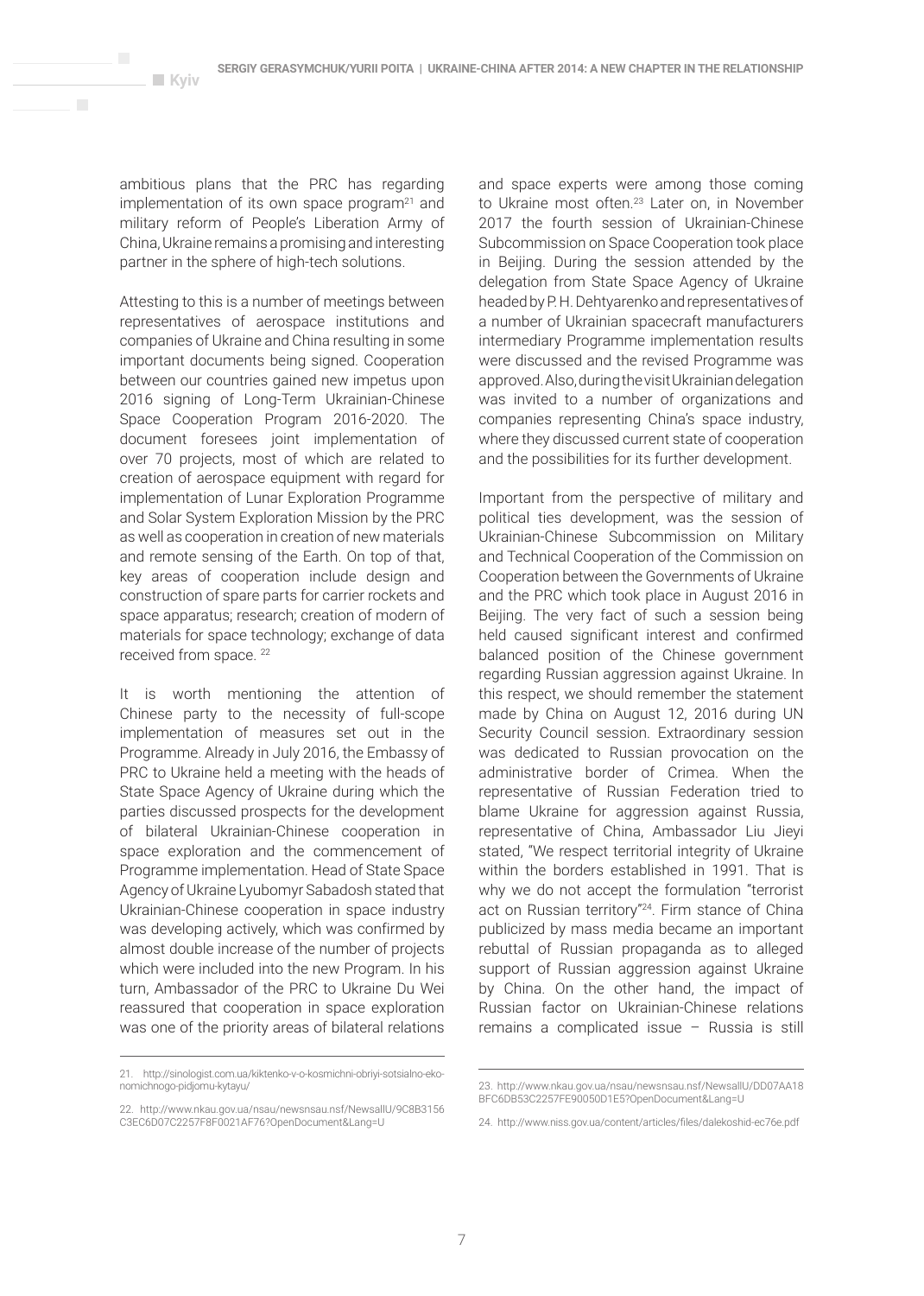$\overline{\phantom{a}}$ 

trying to weaken bilateral ties between Ukraine and China and discredit Ukraine as a stable and reliable partner. Among impact factors, it is worth noting that Russia is actively exploiting its alleged partnership with China for hybrid war against Ukraine, spreading propaganda, fakes and manipulative anti-Ukrainian information in Chinese information space. The second factor worth mentioning is Russia's jealousy of military and technical cooperation between Ukraine and China and and as result using all their leverages to weaken the cooperation as significantly as possible, in science and technology, military and technical spheres in particular. Finally, Moscow is actively using the specific features of Chinese foreign policy for its own benefit and interprets it as silent agreement to its armed intrusion in Ukraine.

When speaking of military and technical cooperation, it is worth mentioning priority of China as export market for Ukrainian military and double purpose goods. In August 2017 the twelfth session of Inter-Governmental Ukrainian-Chinese Coordination Commission on Military and Technical Cooperation (MTC) took place, in the course of which the parties discussed current state of bilateral cooperation and expressed common interest in its further development. During the meeting of First Deputy Secretary of National Security and Defense Council of Ukraine Oleh Hladkovskyi with the delegation from PLA headed by Deputy Head of the Chief Department of Arms and Military Equipment Development of PRC - General Lieutenant Liu Sheng - agreements were made on intensification of cooperation in MTC. In particular, the parties discussed the possibility of creating joint defense companies as part of improving communication between companies and institutions of Ukraine and the PRC.25 Later on, the importance of cooperation with Chinese partners was confirmed in August 2018 by Oleh Hladkovskyi during reception on the occasion of 91st anniversary of PLA foundation. According to him, "military and technical cooperation with the PRC is a priority for Ukraine and a significant

scientific and technical potential of both countries allows for expansion of cooperation areas."26

In this respect, it should be noted that MTC brings significant income to state budget of Ukraine. According to estimates of Stockholm International Peace Research Institute (SIPRI), within the last five years Ukraine took 11th place on the list of military equipment exporters, with China accounting for 20% (485 mln \$). At present, this cooperation includes many projects in shipbuilding, aviation and other spheres. Ukrainian Motorsich company supplies engines and some other blocks for Chinese trainer jets K-8 (Ukrainian engine AI-25) and L-25 (Ukrainian AI-222-25 Ф). Within navy cooperation, Ukraine built and delivered to China two project 958 Bison aircushion landing ships. Ukrainian specialists were also involved in construction of another ship on the territory of PRC. Obviously, MTC as a sphere is wider than that but even this public information reflects China's interest in defense and industry complex of Ukraine.

At the same time. experts insist on extending cooperation not only towards increase of scope and variety of products but also towards the necessity to enhance combat potential of the Ukrainian army using military and technical cooperation with the PRC. Among promising directions, which we should develop, are cooperation in the sphere of combat aircraft and high-speed floating platforms building. On the basis of experience obtained when building Chinese Hongdu L-15 training jet equipped with Ukrainian AI-222-25Ф engine manufactured by Motorsich company we can launch design and joint manufacturing of fighter jets which Ukrainian army needs badly right now. In 2015 negotiations were underway for building of L-15 plane at Odesaviaremservis aviation plant in Odesa but for now the talks regarding joint venture have stopped. At the same time, Ukrainian market is wide for Chinese weapon systems. Ukraine needs between 60 and 120 fighter jets. Another promising direction is cooperation in manufacturing of high-speed floating platforms

<sup>25.</sup> http://www.rnbo.gov.ua/news/2854.html

<sup>26.</sup> http://www.rnbo.gov.ua/news/3089.html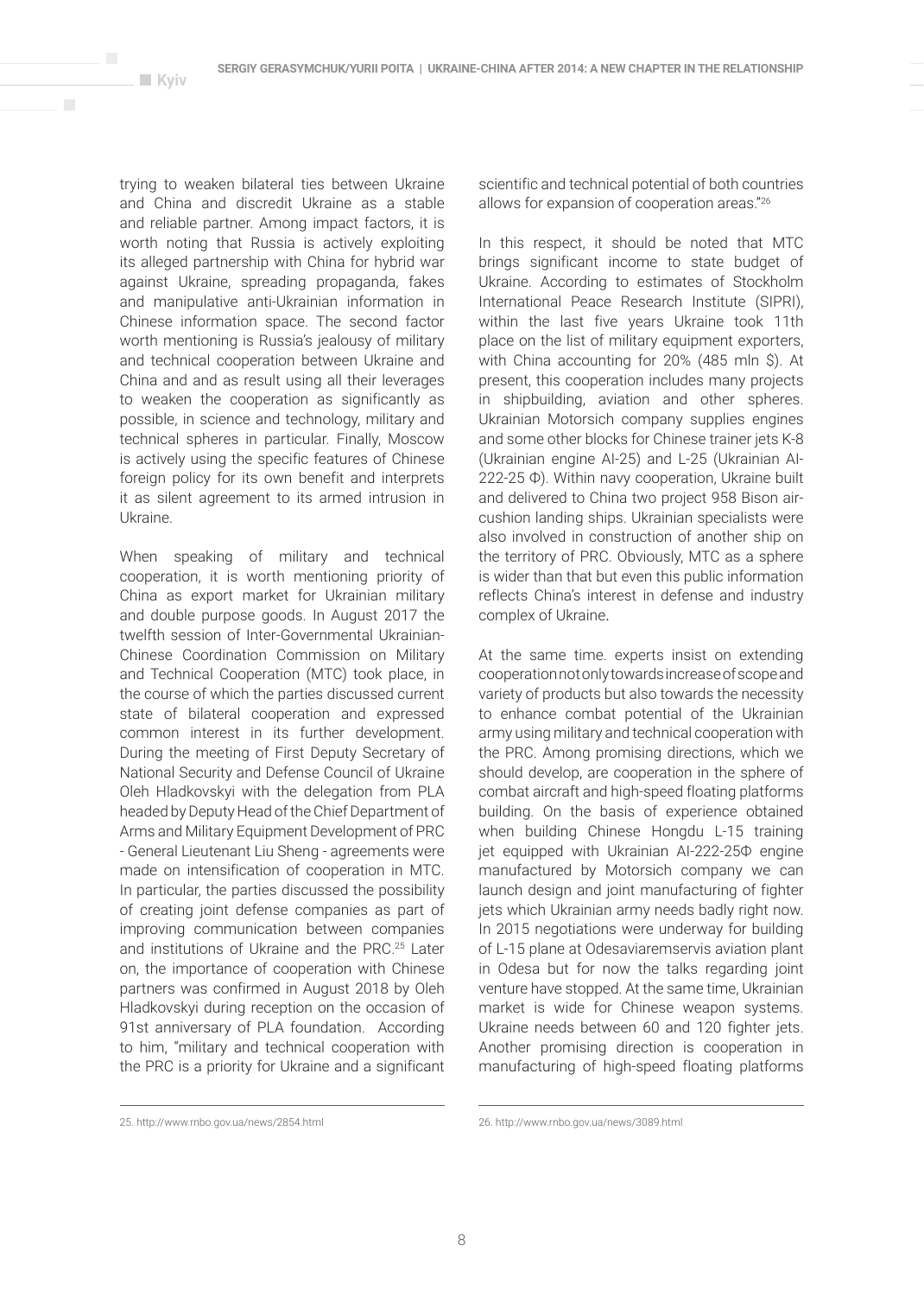for so-called "mosquito fleet" of Ukraine. In view of the opinions of Ukrainian navy chiefs, building of national Ukrainian corvette project 58250 takes too much time (State Target Defense Program of Ukraine has been extended till 2028) and requires significant resources (approximately 32 billion UAH to build four ships). At the same time, it is reasonable to use China's experience in building warships to create Ukrainian "mosquito fleet" - a series of multifunctional small LAN BM ships, which could ensure Ukraine's security from the sea. In connection with multiple violations of maritime law by Russia, stops and arrest of Ukrainian trade ships in the Black and Azov seas, Ukraine should cooperate with China and hold negotiations on buying or joint construction of small high-speed floating platforms which may serve as foundation of security.<sup>27</sup>

**Kyiv** 

 $\mathbf{r}$ 

3. Ukraine's involvement in global and regional projects of the PRC (One Belt, One Road and 16+1)

Specialists state that One Belt, One Road initiative may be one of the most appealing geoeconomic projects for Ukraine, which, on the one hand, does not contradict Ukraine's aspirations for further economic cooperation and economic integration with the European Union and, on the other hand, can strengthen the merits of Ukraine and offer incentives for economic development in general. In addition, closer integration with China within One Belt, One Road can decrease trade volumes and dependence on Russia which still remains the biggest trade partner of Ukraine 28.

Since the Head of PRC Xi Jinping announced the initiative to build New Silk Road at the University of Astana (Kazakhstan) in September 2013, 56% of all foreign Chinese investment were aimed particularly at those countries which participated in the project. To support the project, China set up Silk Road Foundation with the capital of 40 billion dollars. Asian Infrastructure Investment Bank

(AIIB) set up by China with the capital of 50 billion US dollars (with potential increase to 100 billion dollars) is gradually turning into key institution which invests in projects in countries along the Silk Road in addition to funds invested by Chinese business structures.

At the same time, even though Ukraine was the first European country to support the Chinese initiative on the highest level, further course of events in Ukraine resulted in Ukraine's participation being still declarative. It was expected that the 3rd session of Commission on Cooperation between the Governments of China and Ukraine which took place in December 2017 could change the situation, as during the session Vice-President of PRC State Council Ma Kai and Prime-Minister of Ukraine Volodymyr Hroysman had a meeting. Based on the results of meeting, press-service of the Cabinet of Ministers of Ukraine reported that Ukraine and China were moving to a new strategic level of interaction which foresees implementation of joint projects for a sum total of 7 billion US dollars. A number of agreements was signed, including Action Plan Ukraine-PRC on implementation of the initiative for creating Great Silk Road Economic Belt and 21st Century Maritime Silk Road and a Memorandum of Understanding in energy efficiency, renewable energy and alternative energy sources was signed between State Agency on Energy Efficiency and Energy Saving of Ukraine and National Energy Administration of China. At the same time, the documents state that we will participate in expanding of One Belt, One Road, yet they do not specify that Ukraine becomes a full member of the Chinese initiative. Apart from that, the Plan does not contain any specific Chinese-Ukrainian projects which are expected to be implemented but is rather filled with general statements and non-specific formulations. Lack of specific content in the Plan makes us believe in its declarative character which is not binding and will not assure the expected results.

In this context, the experience of neighboring Belarus appears to be interesting as the Chinese are actively implementing the project on Big Stone

<sup>27.</sup> http://cacds.org.ua/ru/activities/1342

<sup>28.</sup> http://sinologist.com.ua/audit-zovnishnoyi-politiki-ukrayina-kitaj/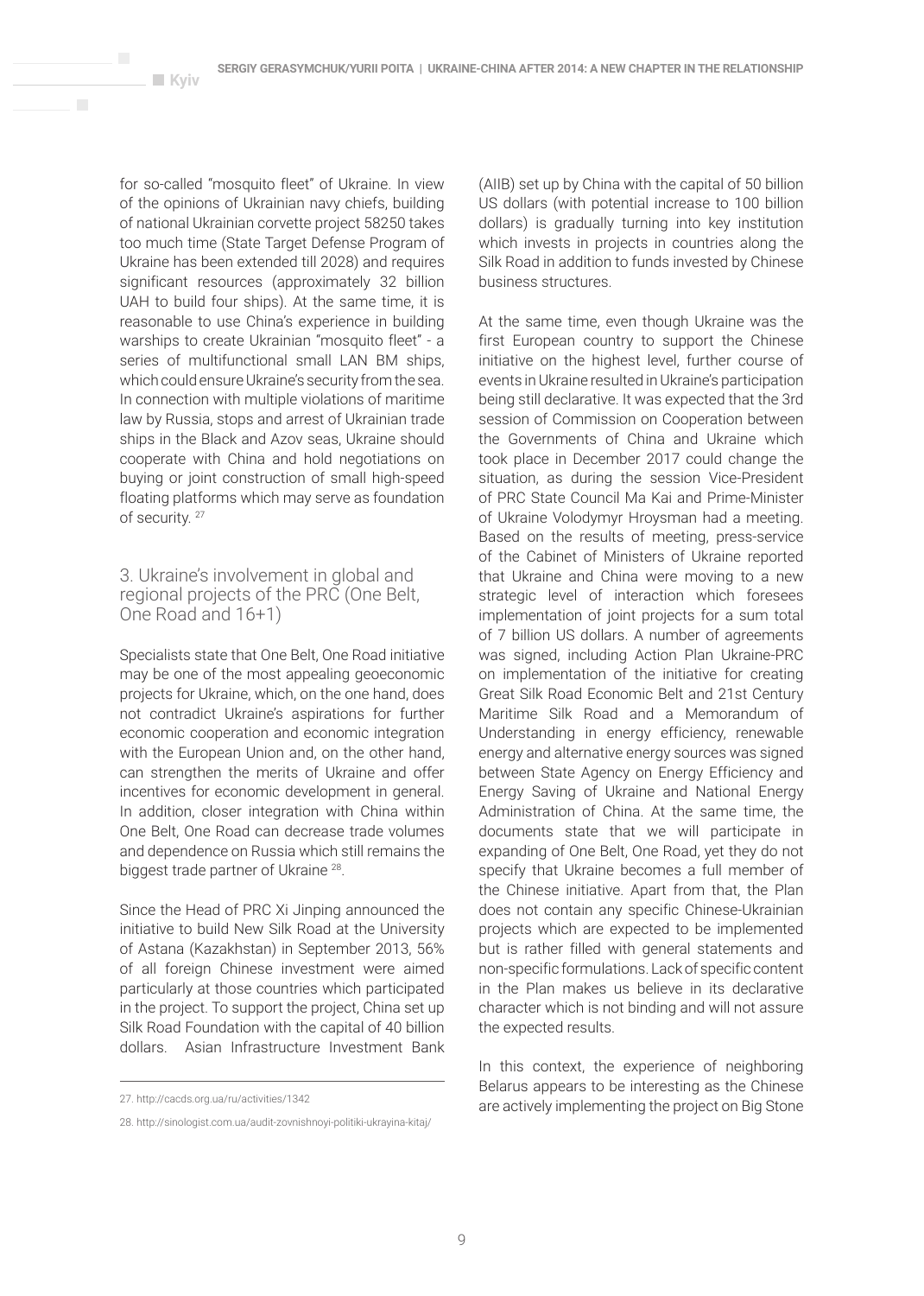$\overline{\phantom{a}}$ 

industrial park construction, which proves that One Belt, One Road is not only about transport and logistics projects and access of Chinese products to markets of neighboring countries. Within the Chinese initiative, production facilities can be created in direct proximity to sales markets and move of excessive capacities of Chinese companies to countries along the new Silk Road can be made.

If we speak about cooperation format 16+1, it should be noted that it was launched in 2012 and except for China it includes countries of Central-Eastern Europe, Baltic and Balkan states (Bulgaria, Czech Republic, Croatia, Hungary, Estonia, Latvia, Lithuania, Poland, Romania, Slovakia, Slovenia, Bosnia, Macedonia, Serbia, Montenegro and Albania). Over the years of its existence, the format is getting institutional forms and subformats, such as a business forum, council of transport ministers and expert network.

In November 2017, China set up a 10 billion investment fund with the purpose of investing into countries that are part of the 16+1 initiative. The fund operates under the monitoring of International Monetary Fund and has Adriatic-Baltic-Black Sea Cooperation of Sea Ports among its priority projects.29

Yet, the critics of initiative (primarily in the USA) state that the 16+1 format is de facto not a multilateral initiative but a bigger umbrella structure which ensures efficient bilateral cooperation between China and countries of Central-Eastern Europe, Baltic and Balkan states.<sup>30</sup> US<sup>31</sup> and EU critics <sup>32</sup> demand more transparency of the 16+1 format. At the same time, the United States have their interests in the region. For instance, last year President Trump attended the Three Seas Initiative (3SI) summit in Warsaw. Most 16+1 member-states are part of the initiative and during this years' summit in Bucharest representatives from Germany are expected to attend.

In this context, for Ukraine which is interested in expanding cooperation with Central-Eastern Europe, strives to intensify cooperation with the US and EU but also sees China as a promising partner it would be important to ensure at least its minimum presence in all the formats that are being set up in the region. Within 16+1 format Ukraine could gain the status of observer. A precedent already exists as Belarus has such a status. Thus, since this issue will be settled primarily in China, it is recommended that Kyiv, first, makes the opinion on the decisive issues of free-trade zone and visa free regime with the PRC and, second, announces its desire to join the format.

# Conclusions and recommendations

Ukraine has a declared level of strategic partnership with China, which is currently not fully implemented in reality. In 2014, the Chinese party demonstrated caution in relations with post-revolutionary Ukraine. At the same time, a positive factor is that political and economic relations between Ukraine and PRC have gradually intensified over the past years. Bilateral political contacts on the highest level (regardless of the fact that they took place on the margins of international events) resulted in improvement of the situation and already in 2017 it was fair to say that the potential of strategic partnership is exploited to a large extent. Even though cautiousness of Chinese companies with respect to investment in Ukrainian economy is still being observed, presence of Chinese business in Ukraine has noticeably increased – Chinese companies participated in tenders for implementing infrastructure projects, they own and rent facilities in different industries.

On the other hand, the impact of Russian factor on Ukrainian-Chinese relations remains

<sup>29.</sup> http://minskdialogue.by/research/analitycs-notes/novye-aktcentypolitiki-knr-v-tcentralnoi-i-vostochnoi-evrope-vozmozhnosti-dlia-belarusi

<sup>30.</sup> https://www.washingtonpost.com/news/theworldpost/wp/2018/ 07/23/china-world-order/?noredirect=on&utm\_term=.6b8063fdbc0e

<sup>31.</sup> https://carnegieendowment.org/2018/04/05/china-s-relations-withu.s.-allies-and-partners-in-europe-pub-75977

<sup>32.</sup> https://thediplomat.com/2018/04/eu-ambassadors-condemn-chinas-belt-and-road-initiative/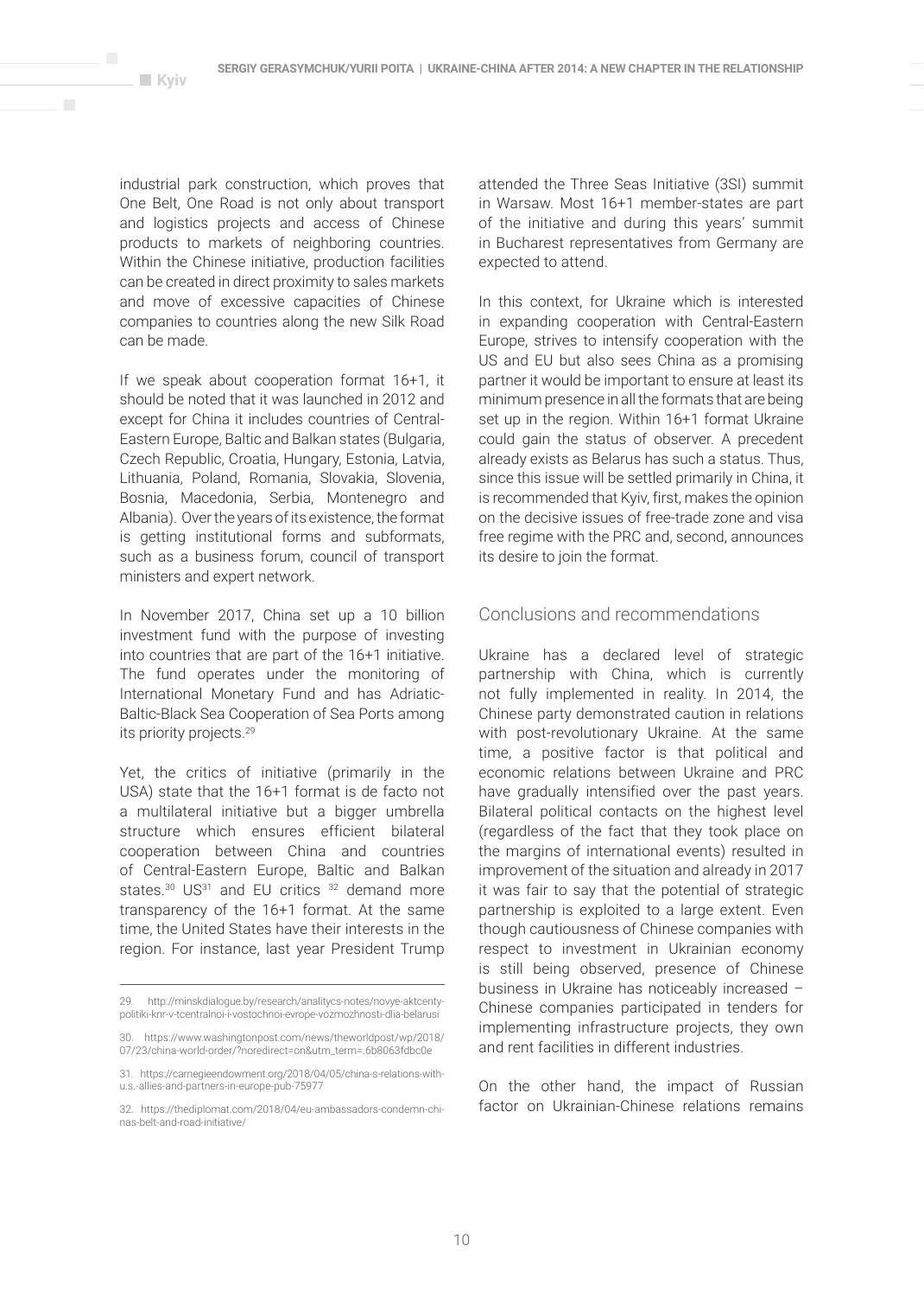a complicated issue - Russia is still trying to weaken bilateral ties between Ukraine and China and discredit Ukraine as a stable and reliable partner (in military and technical cooperation in particular). Russia is actively exploiting its alleged partnership with China for hybrid war against Ukraine, spreading propaganda, fakes and manipulative anti-Ukrainian information in Chinese information space. Finally, Moscow is actively using the specific features of Chinese foreign policy for its own benefit and interprets it as silent agreement to its armed intrusion in Ukraine.

**Kyiv** 

 $\mathbf{r}$ 

Even though China is refraining from making assessments of the Ukrainian-Russian conflict, stressing upon commitment to the principles of international law and peaceful settlement of any conflicts, Beijing is demonstrating support for the territorial integrity of Ukraine. In view of the specific features of Chinese foreign policy (non-interference into domestic affairs of other countries), such an approach is already a win for Ukraine and expecting more at the moment would have been vain. Instead, there is a need to focus on promising areas of bilateral dialogue while developing economic and political components, which when combined together can create synergy in Ukrainian-Chinese relations.

In political sphere, Ukraine should take active steps to intensify bilateral political dialogue. Not only the readiness for negotiations at the highest level should be declared, but efficient steps forward should be undertaken. A meeting between leaders of Ukraine and the PRC could become a trigger for intensification of relations. In view of Chinese approach, Ukraine is the one that should move forward with initiative and present its projects within approved Chinese strategies to Beijing. It is important to realize that the content matters  $-$  maintaining the level of strategic partnership, interest of Ukraine in Chinese investment.

Because of hybrid war of Russia against Ukraine, Kyiv should be cooperating more intensely with Beijing along the lines of military and technical cooperation and have negotiations on purchasing or joint construction of military planes and small high-speed floating platforms which could settle the issue of security for Ukraine.

Also, Ukraine should join the Chinese initiative One Belt, One Road not just in words but in action which will prioritize Ukraine as an important partner for China. For this purpose Ukraine should study the opportunity of joining Asian Infrastructure Investment Bank, which together with the Silk Road Foundation is the main financial instrument within One Belt, One Road initiative.

It is worth prioritizing effort on formulating the position of Ukraine on creation of free-trade zone Ukraine-China and a bilateral visa free regime. A principle solution of these issues will open way for new initiatives in bilateral relations. Moreover, more attention should be paid by higher authorities to Ukraine-China projects currently underway. For instance, on the level of President it is worth taking under patronage the projects in the sphere of military and technical cooperation and space and on the level of Cabinet of Ministers – patronage should be provided to projects in the sphere of infrastructure and agricultural complex.

In 2019, on the occasion of " the year of China in Ukraine', Verkhovna Rada of Ukraine should have parliamentary hearings on "On Interaction and Cooperation between Ukraine and the PRC" and the Ministry of Foreign Affairs of Ukraine and analytical centres of Ukraine should conduct a bilateral Ukraine-China expert forum.

In addition, in view of the presence of Chinese business on regional level, it would be reasonable to ensure availability of experts on China at the level of regional state administrations of regions cooperating with China. The government should be interested in strengthening of direct ties between business elites of both countries; Ukrainian and Chinese analytical centers; state support for the interaction between expert communities on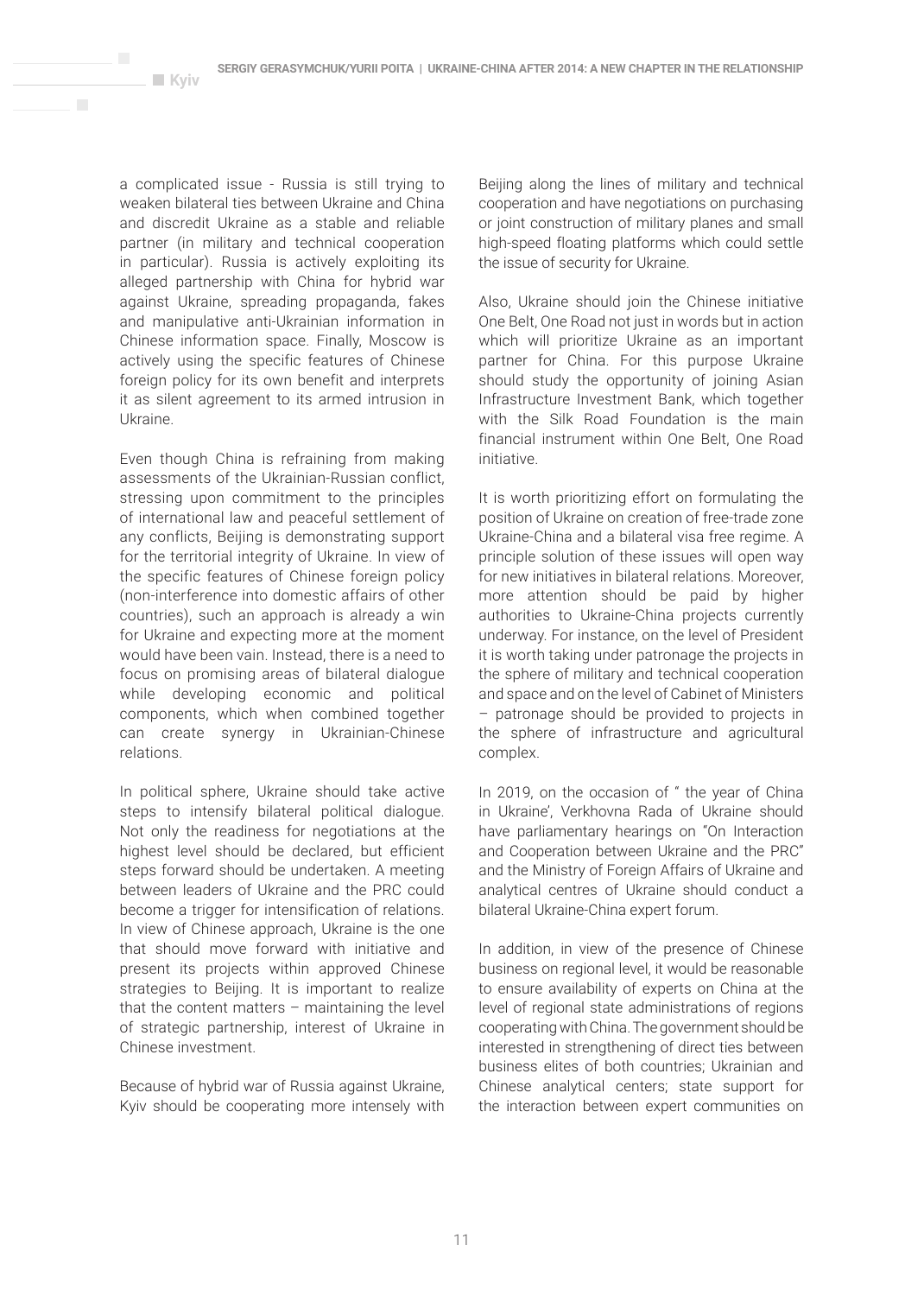policy, security, economy, international issues and culture.

**Kyiv**

 $\overline{\phantom{a}}$ 

In this context, Ukraine should create an analytical centre that would conduct targeted and systematic work on studying the aspects of internal and foreign policy of PRC, the specific features of PRC legal system, aspects of Ukrainian-Chinese relations etc. Such a center would manage to unite experts of different spheres that could provide expert support to Ukrainian-Chinese projects on macro and microeconomic level. Close cooperation of Ukrainian specialists with their Chinese counterparts would give an opportunity to enhance the level of expert assessment and prevent erroneous opinions about China from emerging. In this respect, it is also worth opening at least a couple of offices of Ukrainian media in China so that we could get more objective and

unbiased information about the PRC.

As far as the 16+1 goes, Ukraine should launch consultations regarding participation in this format at least on the level of observer and conduct respective consultations with Belarus to learn from their experience of gaining such a status. In addition, we should have consultations regarding the potential role and place of Ukraine within the framework of Euro-Asian Connectivity European strategy.

The development of cooperation between Ukraine and the PRC is an opportunity to lessen the influence of Russia. Moreover, attracting big state capital from China to Ukraine will decrease the risks of escalating military action on the territory of Ukraine on the part of Russia and will increase the geostrategic value of Ukraine for China.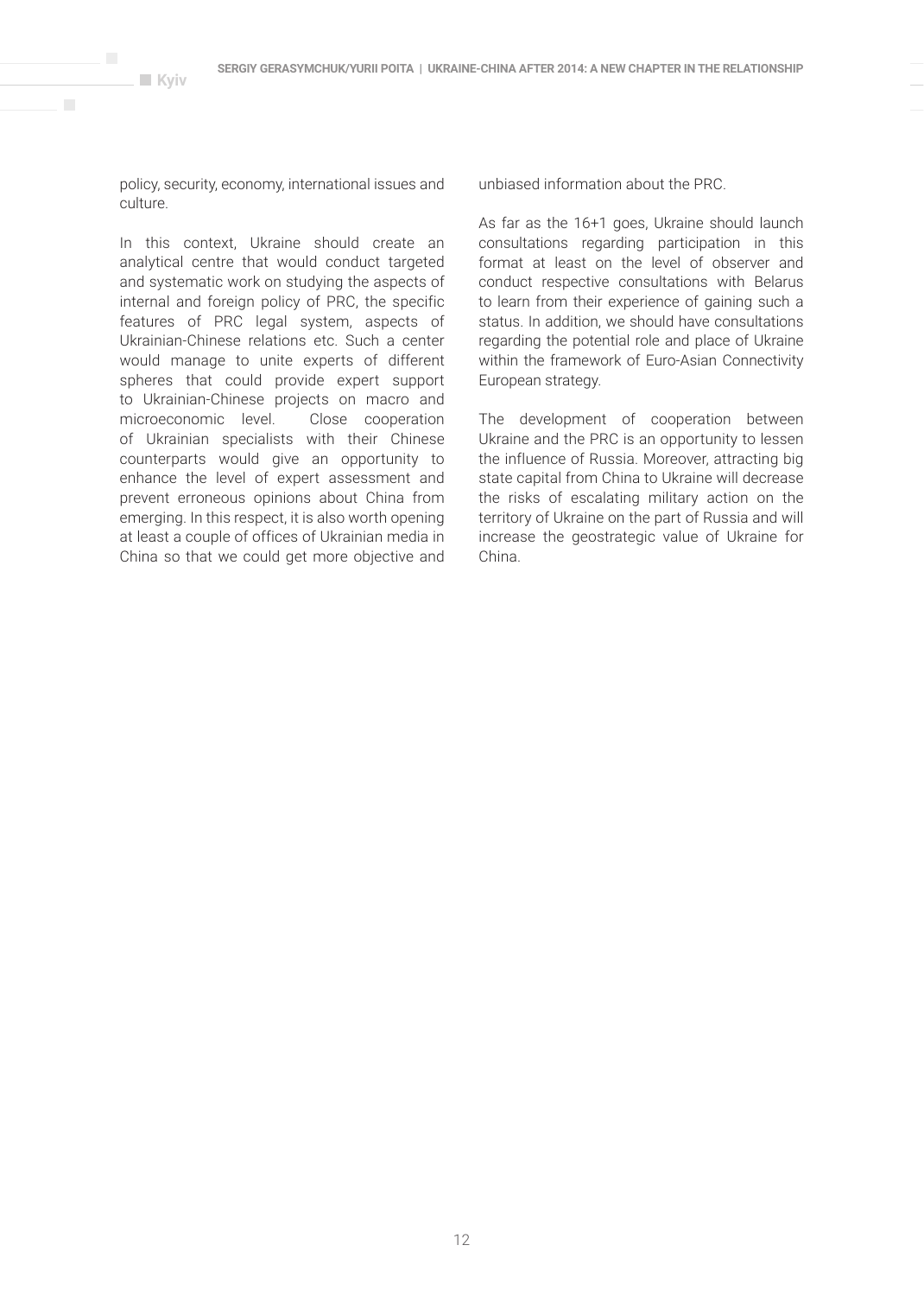Notes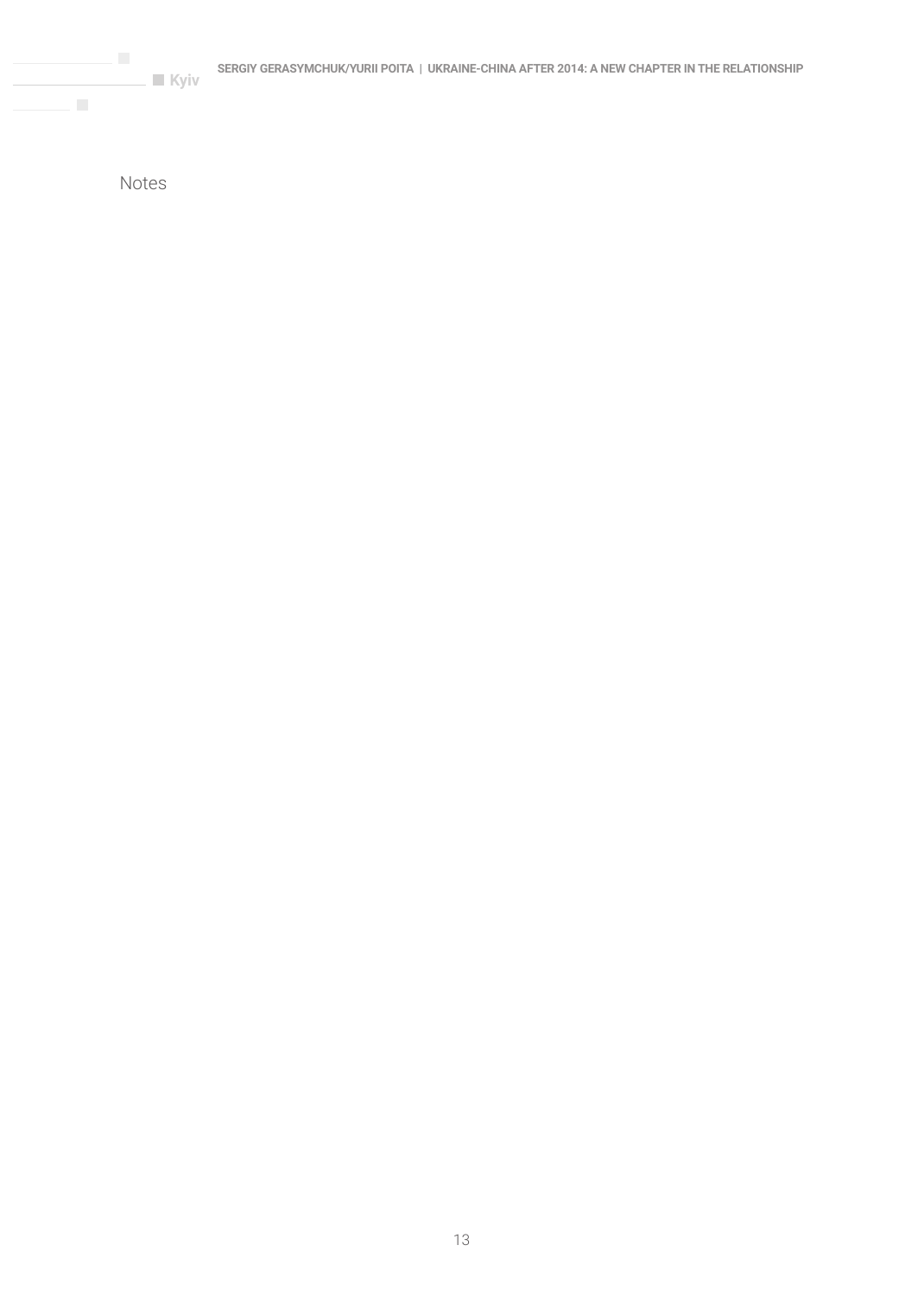**Kyiv** 

Notes

 $\mathcal{L}$